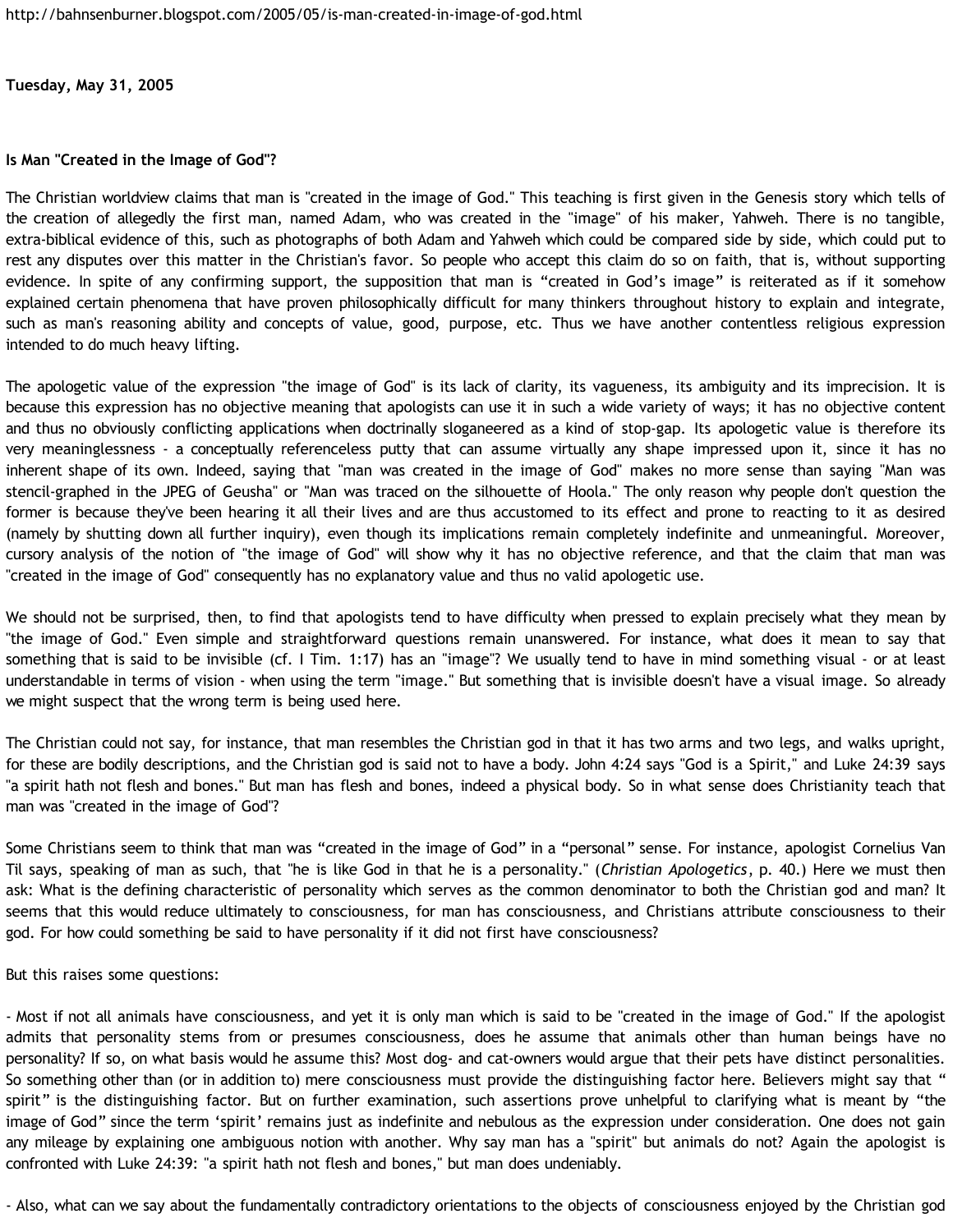as opposed to man? In the case of man, the objects of consciousness hold primacy over his consciousness. That is, the objects he perceives remain what they are regardless of his wishes and imaginings. The function of man's consciousness is to be aware of objects and to identify them. But the consciousness of the Christian god, given Christianity's own description of it, is entirely and radically different from the nature of man's consciousness in this most fundamental regard. For according to what we gather from the bible, the objects of the Christian god's consciousness conform entirely to its wishes and imaginings. In fact, there would be no objects of the Christian god's consciousness if it did not first create them out of its wishes and imaginings, which reduces the claim that it is conscious to the fallacy of pure self-reference. At any rate, how could one say that man, for whose consciousness the objects hold metaphysical primacy, was "created in the image of God," whose consciousness holds metaphysical primacy over its objects? It is in this sense that the claim that man was "created in the image of God" amounts to the view that objectivity finds its source in subjectivism, but this is nonsensical. A rational orientation of consciousness does not find its basis in its contradiction.

Van Til also says that "[man] is therefore like God in everything in which a creature can be like God" (Ibid.). Again we are given nothing specific to go on here, just a vague generalization suggesting that there are ways in which that which is natural, finite, imperfect, non-omniscient, non-omnipotent, fallible, mortal, temporal, destructible, physical, biological and visible can be "like" that which is supernatural, infinite, perfect, omniscient, omnipotent, infallible, immortal, eternal, indestructible, non-physical, non-biological and invisible. This raises a question on the Christian god's ability to create. Could not the Christian god create a personality that is infinite, perfect, omniscient, omnipotent, infallible, immortal, eternal, indestructible, non-physical, non-biological and/or invisible? In this statement, Van Til apparently overlooked angels and demons. Are these not also created by the same Christian god, and yet are they not personal beings which have greater attributes and powers and are thus more "like" the Christian god than man? If man is the best that the Christian god could create, how could Christians turn around and say that their god is omnipotent? If we accept Van Til's statement, which fails to take into account Christian teaching about supernatural creatures like angels and demons, it would seem that the Christian god's expertise is in creating imperfection. Christians will likely want to point to the fall of Adam to account for man's imperfections. In other words, they want to blame the creature rather than the creator, even though the state of affairs is said to be precisely how the creator intends them to be. But even by pointing to the fall of Adam, Christians implicate their god as something less than what they claim it to be. For Adam would not have fallen had he been endowed with perfect judgment, for one who has perfect judgment does not judge erroneously and consequently come up short morally. Since, on Christianity's own story line, Adam could have only had imperfect judgment, those same premises necessarily imply that the Christian god is an imperfect creator, for a perfect creator does not create imperfection, by definition. Thus we uncover yet another inconsistency internal to Christian theism.

What other sense of "image" could the Christian have in mind when he says that "man was created in the image of God"?

Could he mean that man was "created in the image of God" in a *physical* sense? No, he could not mean this. While man is in fact physical, the Christian god is said to be non-physical - it is something *other than* physical (we are told only what it is not - we are not told what it is). Does it have arms and legs? Apparently it does and doesn't - sort of like the trinity: it's three but one. But Luke 24:39 and John 4:24 together strongly suggest that it could not be a physical image, and yet man is physical. If man is physical, how could one say that it bears the image of something that is non-physical? Unanswered questions abound.

### "God's Intellectual Image"?

Could the Christian mean that man was "created in the image of God" in an intellectual sense? No, he could not mean this, for the Christian god is said to be omniscient and infallible. But man is neither of these. In fact, man needs reason *precisely because* he is neither omniscient nor infallible. Man needs reason to discover knowledge about reality (and without knowledge of reality he will not be able to live), and he needs reason to guide his mind, for it does not operate automatically. An omniscient, infallible being, however, has no such needs, and thus it would have neither need nor capacity for reason whatsoever. As it is described, if the Christian god existed, it would simply and automatically "just know" everything without effort and without any need to discover and/or validate new knowledge content (since there could be no new knowledge for it to discover and validate), and its infallibility would be equally automatic. A mind that is automatically always right would not have any need for a faculty which enabled it to discover and validate knowledge. So saying that man's reasoning ability is somehow "explained" by having been "created in the image of God" misses some enormous points.

But missing such points is common even with defenders of the Christian faith. For instance, in [his discussion with Zachary Moore](http://www.angelfire.com/oh/imladris/narrowmind/080304.htm), Christian pastor Gene Cook clearly ignores such vast and fundamental differences when he states that "part of being made in the image of God is the ability to reason." But do Christians give any reason to suppose this any more than that their ability to reason stems from having been created in the image of Allah, Geusha or Ripitornula? Indeed, to say that our reasoning ability comes from having been "created in the image of God" only results in making our faculty of reason all the more mysterious and thus incomprehensible; it sheds no light on how or why we reason or why we would need reason in the first place. Rather, it's just an empty faith claim void of content which consequently cannot be backed up by a rational appeal to fact, but which also cuts off an entire category of valid ideas from man's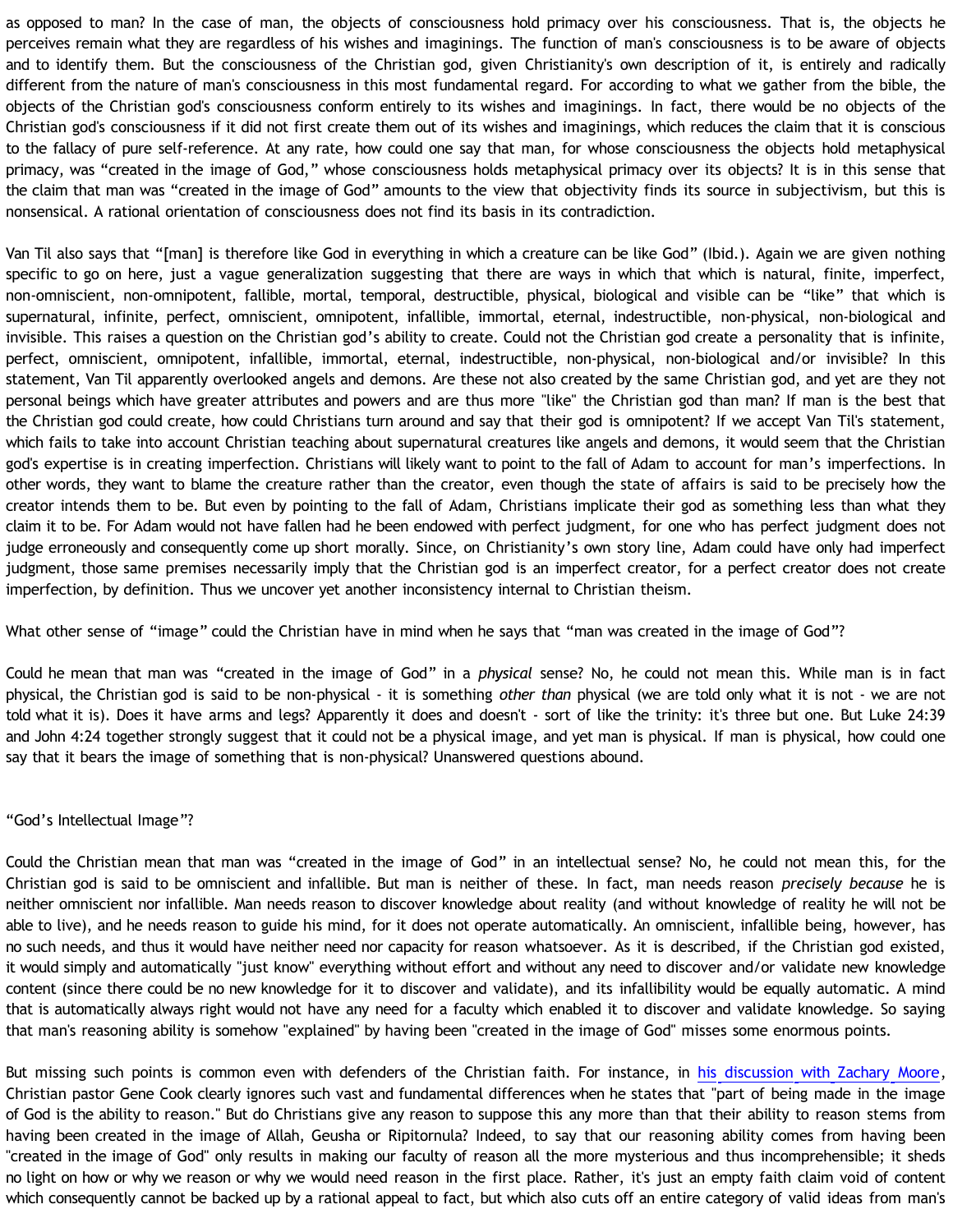consideration and understanding.

Cook goes on to say "God says 'come reason with me,' then we have a... we have reasonableness universally, that is, man reasons logically." All this because man was "created in the image of God," right? It obviously doesn't fly. For consider: How can a man reason with someone who thinks he's always right? Reasoning with others necessarily involves the potential for mutual discovery on the part of all parties involved. The ability to discover and validate new knowledge is preconditional to the use of reason, and crucial to reasoning with others. But an omniscient and infallible being would be incapable of discovering and validating new knowledge, since from its perspective there would be no such thing as new knowledge to begin with. Also, reasoning with others involves a two-way dialogue which consists of the consensual exchange of information. But with the Christian god there is no possibility of such dialogue; any "discourse" between man and the Christian god would be one way and only one way – from it to man. Moreover, reasoning with others is only possible if knowledge is hierarchically contextual, which is the result of discovery and validation of new knowledge on the basis of previously validated knowledge, which reason makes possible for man but which is impossible for an omniscient being. Such would not be the nature of the Christian god's knowledge, if it could be called that; its "knowledge" would not have a hierarchical structure for it could not have discovered and validated new knowledge by integrating it with previously validated knowledge for there would be no such thing as new knowledge for a being that somehow has all knowledge already. So again, on the Christian's own premises, man has an ability that an allegedly omnipotent deity could not itself have, and yet we are told that we are "created" in its image.

Cook tries to assert his way beyond such problems, as if he wasn't even aware of them, saying "since logic is an attribute of God, and we are made in His image, I now have a source for why I think logically." It's difficult to make sense of such statements, since they don't refer to anything that reduces to what we can discover and validate from what we can perceive. Cook makes it sound like he has some kind of uplink to his god's mind which thus serves as a "source" from which "logic" is downloaded into his finite, human mind so that he can use it for something his own god could not use it for, namely discovering and validating new knowledge. Additionally, the idea that "logic is an attribute of God" - something Cook asserts, but nowhere justifies - is nonsensical. Logic is not an "attribute" of entities, since logic is not a concrete. Indeed, we do not say that rocks are "logical" any more than we say that vinyl siding is. Rather, the term 'logic' refers to a conceptual method of organizing ideas in a way that exposes their inferential support, allowing a thinker to integrate new ideas with previously validated ideas and to reduce ideas to their perceptual basis. Thus ideas can be said to be logical or illogical; but such terms do not apply to the specific concretes to which those ideas ultimate refer but to principles that are derived from the axioms. But such misunderstandings as the one Cook offers here are to be expected from Christians, since their worldview does not teach an objective theory of concepts.

### "God's Moral Image"?

Could the Christian mean that man was "created in the image of God" in a moral sense? The answer here is clearly no as well, because the Christian god wouldn't even need morality, while man does. This would be the case whether we consult the Christian's subjective (whim-based) morality, or the objective (reason-based) morality of the rational atheist. On the Christian model, morality consists of commandments which must be obeyed on pain of eternal punishment, and man's actions need to be commanded because thinking on his own (so-called "autonomous reasoning") is strictly prohibited and anathema to the mindset desired by religious leaders. Quite simply, the Christian view is that man is intellectually impotent (a remarkable creation, is he not?) and thus cannot figure out what is good or evil on his own. As [one Christian puts it](http://keithdevens.com/weblog/archive/2004/Mar/24/the-problem-of-evil), "As finite beings there's no way for us to know what's right unless our creator tells us." By contrast, the Christian god could hardly be said to have a need to be told by someone else what is good and what is evil, let alone any need to obey someone else's commands. Besides, those commands would have to come from some being that is somehow greater than the Christian god, but Christians wouldn't allow for the existence of such a being. So on Christianity's own conceptions, it's unlikely that the believer would say that his god would need morality, for saying that the Christian god needs morality would, on Christianity's own premises, be tantamount to saying that it could not guide itself autonomously and that it needs someone else's imperative direction.

Furthermore, on a objective model, morality consists of a set of rational principles which guides one's actions and choices. Man needs this because he needs to act in order to live; he cannot live by being inactive. But the Christian god is said to be immortal, eternal, indestructible, perfect and lacking nothing. Thus it could not be the case that the Christian god, were it to exist, would face the fundamental alternative that man faces, namely life vs. death. Man needs morality precisely because he faces such an alternative and because his actions are not automatic; he must choose to take those actions which make his life possible, and it is his nature as a biological organism and his environment which together dictate which actions will be pro-life as opposed to anti-life. Since the Christian god does not face such an alternative, it could not be said to have any need to act in the first place (remaining inactive would in no way hurt the Christian god), and thus it would have no need for a code of values which guides its actions. If such a being acts by choice, its choices and actions could be nothing but arbitrary.

Additionally, Greg Bahnsen's suggested resolution to the problem of evil, which he gives in his book *Always Ready* (cf. pp. 171-172),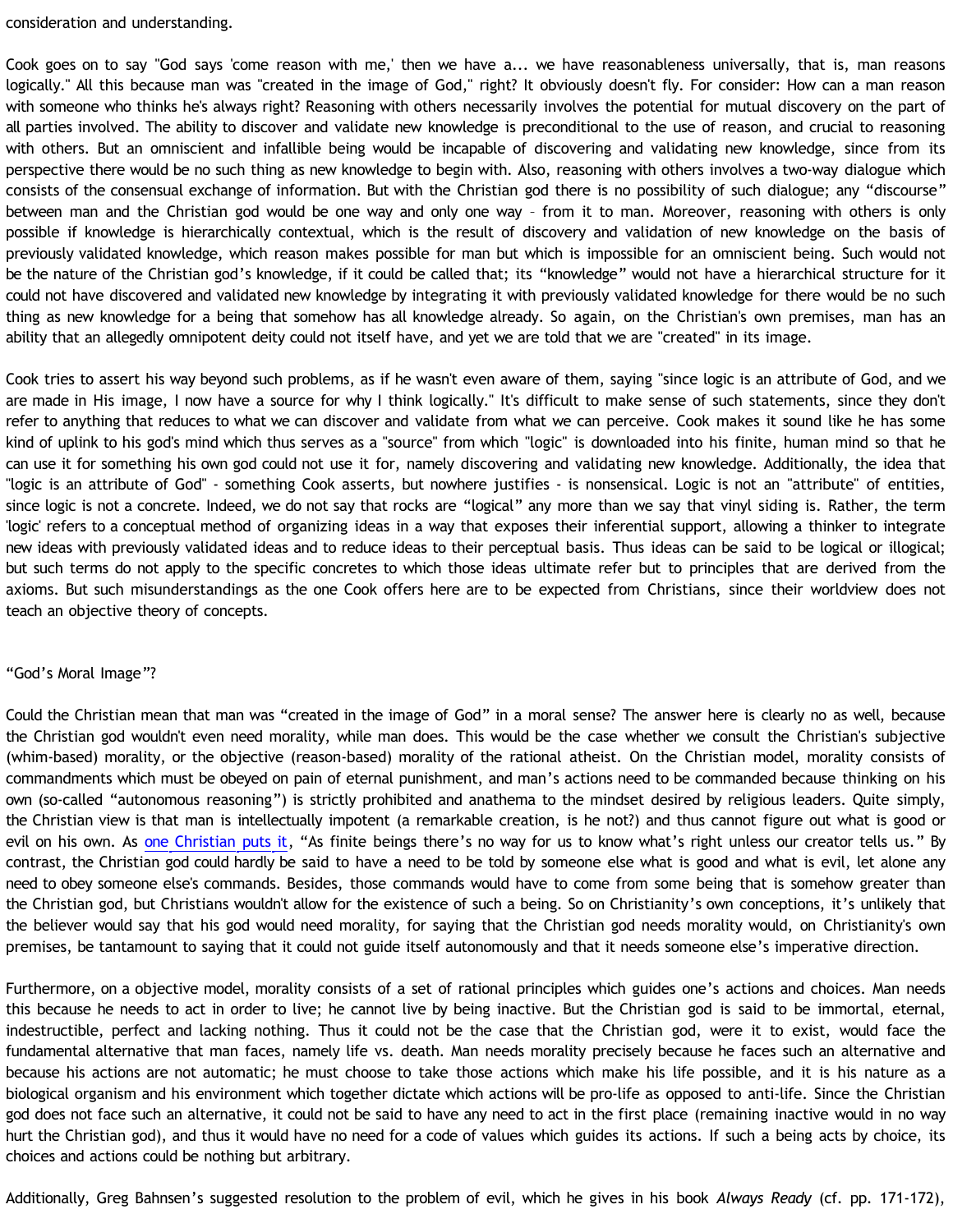makes it clear that the Christian god's nature is not moral in the sense that man's moral nature can and should be. Bahnsen frames the problem as follows:

- 1. GOD IS ALL-GOOD.
- 2. GOD IS ALL-POWERFUL.
- 3. EVIL EXISTS.

Bahnsen then suggests that the obvious tension among these premises is resolved by the following additional premise:

## 4. GOD HAS A MORALLY SUFFICIENT REASON FOR THE EVIL WHICH EXISTS.

While clearly resting his solution to the problem of evil on man's ignorance of the Christian god (for Bahnsen admits on page 172 of his book that the believer does not need to know what that "morally sufficient reason to allow evil" might be), Bahnsen makes it clear that his god chooses not to stand against evil with all that is in it. But men can (and some men do) choose to stand against evil with everything that is within them, thus morally distinguishing themselves from the Christian god in ways that it could not achieve, given such responses to the problem of evil. What Christianity ignores is the fact that moral character is something one chooses for himself, not something that is dispensed by invisible magic beings. Those who choose a moral character would reject any view that suggests that there is such a thing as "a morally sufficient reason" to allow evil or "a perfectly good reason for the human misery" (Ibid.) that results at the hands of evil-doers, for they would see this as a contradiction in terms. On a rational view, this would essentially amount to saying that there are moral reasons for allowing immoral actions, or pro-value reasons to allow anti-value actions. The idea that it is good to allow that which is opposed to the good, is, on rational premises, completely and unavoidably self-contradictory. Christians do not see this as a contradiction, for they have already divorced morality from values, and to the extent that they embrace values, they experience personal guilt, for values are profoundly selfish, and selfishness is anti-Christ by nature. As a man devoted to his own values, then, every Christian must necessarily view me as anti-Christ by my own chosen nature.

So on both the Christian and the objective models of morality, there are fundamental differences between man and the Christian god as Christianity has conceived of it. Consequently, saying that man is "created" in the Christian god's "moral image" ignores these fundamental distinctions, thus slighting both man and Christianity's teachings about the nature of its deity.

Man is biological, but the Christian god is not. So where does the "image" part come into play? Here Christianity draws a blank, and the believer is left in the darkness of its perennial cave. The coldness he experiences upon reading such words is not causeless; indeed, it is the result of his monstrous worldview.

# Exposing Christian Absurdity:

The "image of God" is really an image projected against the blank screen of a desperate mind that seeks to evade reality and hopes to rationalize that evasion by submitting to an imaginary authority and by claiming that all human beings have a duty to do likewise. Such evasion is possible only when one rejects reason as his only means of knowledge. Indeed, we saw above that, according to the Christian view, man's mind is impotent, therefore his reason is likewise impotent. According to Christianity, man cannot figure things out for himself; rather, he needs to be told what is true, and he can only do what is "right" if he does so in obedience to someone's commandments.

In the case of all religious viewpoints, we learn of them - not from the being alleged to have authored these "truths" - but from other *men*, finite human beings who are just as fallible and ignorant as the rest of us. They call us "the damned" while they reserve for themselves the pretended privilege of numbering among "the chosen." As fallible men, religious leaders are just as prone to confusing their imaginations with what is real as anyone else, and more likely to do so since their religious teachings offer no guidance on objectively distinguishing between the one and the other. This opens up a chasm in the minds of the believer who invests religious anecdotes, which he reads in biblical literature, with images he selects from his memory of personal experiences and rearranges in his imagination to fit the descriptions depicting those anecdotes, thus making the religious stories he reads in the bible seem more real than they really are. There is no way to visualize the events described in the gospels, for instance, without fitting one's imagination to the scant details they supply. The believer has most leeway in filling in those details which are not specified in the stories. The more the believer invests the stories with his own imaginary content, the more real they become in his mind and the more incapable he becomes when it comes to distinguishing fact and fantasy. Here the image is all in the believer's mind, one invested with inputs he's gleaned from personal experiences and assembled according to anecdotal cues given in the narratives themselves. This is the real "image of God" - an entirely subjective construct encouraged in the religious literature itself.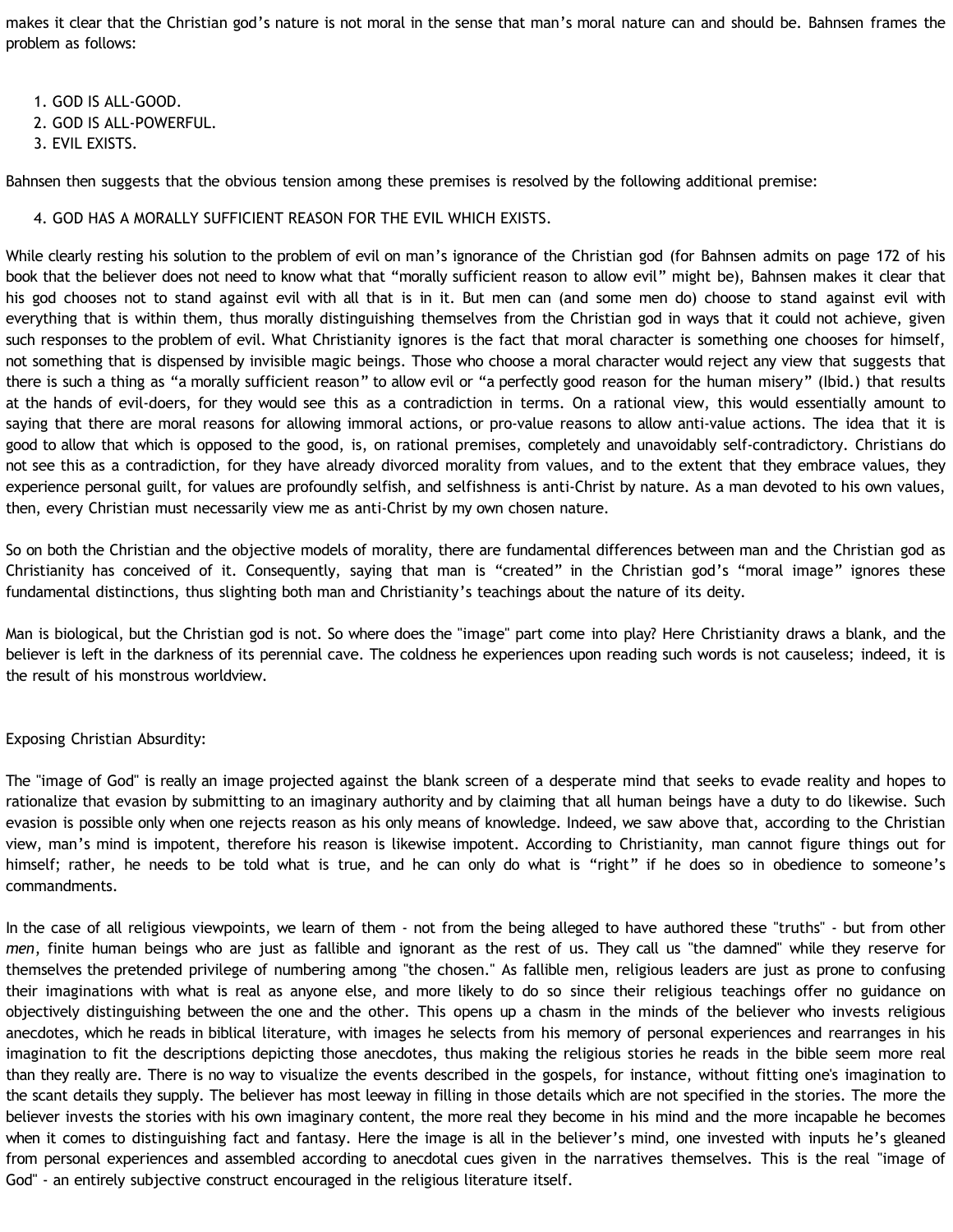In the final analysis, a grand reversal is suggested by the inescapable conclusion that the Christian god is created in man's imagination: those who imagine that there is a god, imagine a being modeled on man's nature but free of the constraints of that human nature at the same time. Herein resides the inherent contradiction that grounds the Christian god-belief, a contradiction which is exposed when the claim that man is "created in the image of God" is examined closely given what can be known of man, and what Christianity claims about its diety.

by Dawson Bethrick

*posted by Bahnsen Burner at [7:30 PM](http://bahnsenburner.blogspot.com/2005/05/is-man-created-in-image-of-god.html)*

### **4 Comments:**

### [Zachary Moore](http://www.blogger.com/profile/7564330) said...

Another great installment. I mentioned during our conversation of 7/27/04 that "I think that the Creator is actually humanity, that God was actually created, or that the concept of God was created by humanity."

### [June 01, 2005 8:55 AM](http://bahnsenburner.blogspot.com/2005/05/111764133978476291)

### [Aaron Kinney](http://www.blogger.com/profile/8138664) said...

Looks like Zach beat me to the comments section ;)

Nice post Dawson! I like how you analyse the "reasoning" portion of the man/god/image problem. I never thought about that before. I mean, Ive argued before about the nonspecificity of the "created in His image" claim, but I didnt have any specific refutations for when the Christian claims a "personality trait" as a "created in his image" property.

But it makes perfect sense. An infinite mind would have no need for the processes of reasoning, which of course as you said is a kind of "give-and-take" mental process.

With an entity whos will shall ALWAYS be fulfilled and who ALREADY knows everything that is and everything that will happen, there are not many personality or mental-trait similarities available to back up the "created in his image" claim.

I think we can even take it a step further. We can claim that angels and even SATAN are closer to being "in Gods image" than a human is.

We can even attack it from the other side (in reference to your "animals also have consciousness" statement) and contend that humans are created MORE in the image of apes or even lizards than in the image of God. For all these animals with brains have, like us, FINITE minds and they require the use of reason and give and take, for they do NOT know the future. So we can ask the Christian "if we are created in Gods image, arent we even MORE created in an apes image? And isnt SATAN created MORE in Gods image than we are?"

Wow! Thanx Dawson for providing so much food for thought.

# [June 01, 2005 9:24 AM](http://bahnsenburner.blogspot.com/2005/05/111764304441044383)

### [Francois Tremblay](http://www.blogger.com/profile/7715861) said...

I admire Dawson's rigorous analysis of the topic, but IMDO this is way too much space and energy dedicated to such a pitiful topic.

I would also like to add that "God is rational" or "God is logical" is strictly impossible because there is nothing for God to reason or think logically about.

### [June 01, 2005 12:53 PM](http://bahnsenburner.blogspot.com/2005/05/111765562781068434)

### [Bahnsen Burner](http://www.blogger.com/profile/7766918) said...

Thanks for your encouraging comments, everyone. I think this is a topic that has gotten very little attention in the literature, and even if it is, as Franc says, "way too much space and energy dedicated to such a pitiful topic," it will be available here for future reference